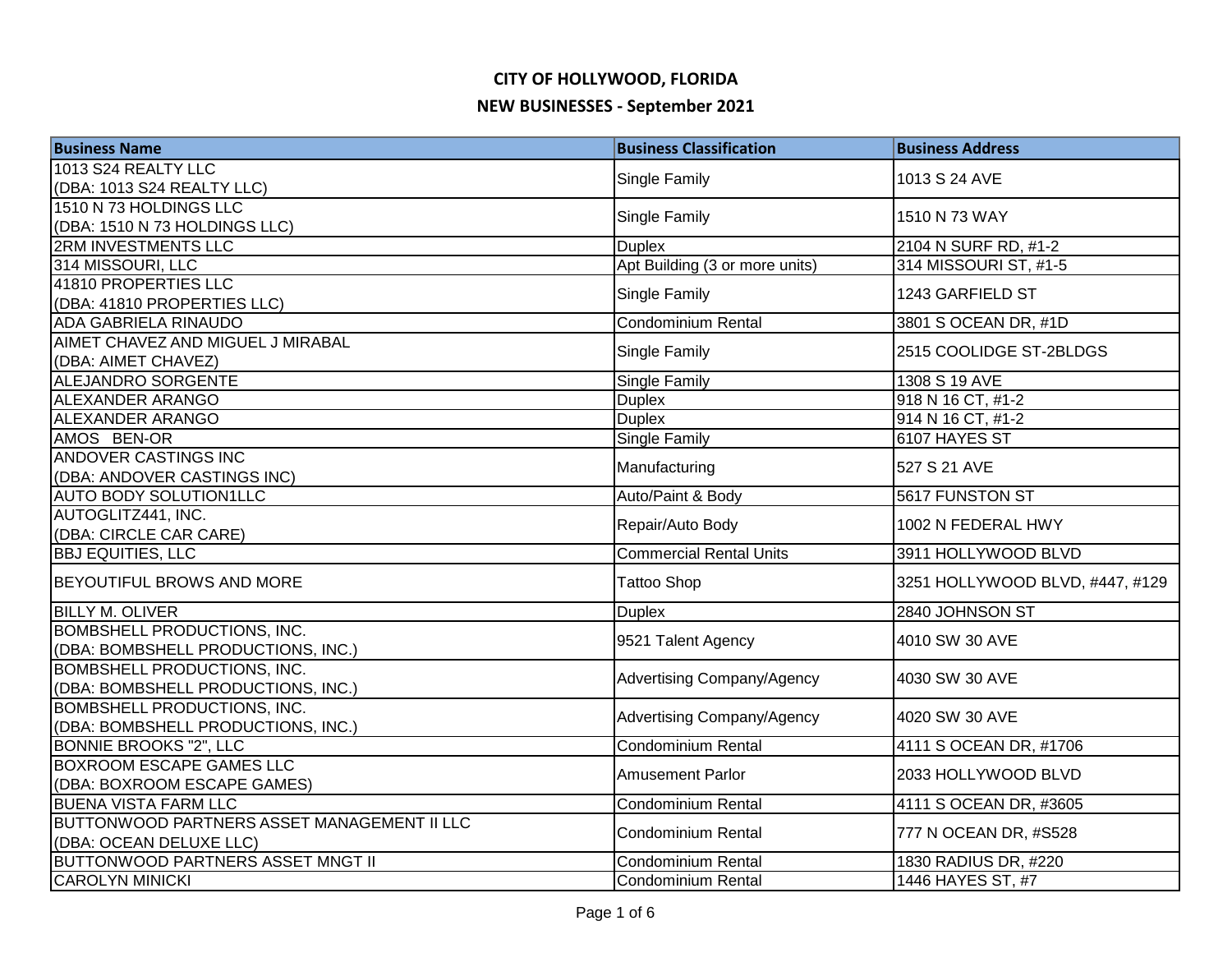| <b>Business Name</b>                             | <b>Business Classification</b> | <b>Business Address</b> |
|--------------------------------------------------|--------------------------------|-------------------------|
| <b>CASABLANCA RENTALS, LLC</b>                   | Condominium Rental             | 101 N OCEAN DR,#414     |
| (DBA: LIONHEART CAPITAL, LLC)                    |                                |                         |
| <b>CLAUDIA SIMOES-PEDRO</b>                      | Single Family                  | 1630 N 28 CT            |
| (DBA: VILLA FLIP FLOP,LLC.)                      |                                |                         |
| <b>COURTLAND MCEACHRANE</b>                      | <b>Duplex</b>                  | 2111 N 26 AVE           |
| (DBA: 2111 N 26 AVE N LLC)                       |                                |                         |
| <b>CYNTHIA ROBINSON</b>                          | <b>Duplex</b>                  | 5728 BUCHANAN ST, #1-2  |
| (DBA: CYNTHIA ROBINSON)                          |                                |                         |
| <b>DANA GROUP LLC</b>                            | <b>Condominium Rental</b>      | 4111 S OCEAN DR, #3110  |
| <b>DAYE RICHARD &amp; IMOGENE</b>                | <b>Single Family</b>           | <b>6404 MAYO ST</b>     |
| <b>DEANA &amp; SYLVESTER JONES</b>               | Single Family                  | 924 JOHNSON ST          |
| (DBA: JOHNSON ST INC)                            |                                |                         |
| <b>DELOLD CORP, INC</b>                          | <b>Condominium Rental</b>      | 2100 VAN BUREN ST, #503 |
| <b>DENIJOSE LLC</b>                              | <b>Condominium Rental</b>      | 4010 S OCEAN DR, #R1109 |
| <b>DENNIE ISLE LCC</b>                           | <b>Single Family</b>           | 1422 WILEY ST-SUBLEASE  |
| DESOTO ONE GROUP                                 | Car Wash & Detail (Mobile)     | 2730 SHERIDAN ST        |
| DEVOTO, LLC                                      | Condominium Rental             | 101 N OCEAN DR, #409    |
| DIME INVESTMENT GROUP LLC                        | Hotel/Motel                    | 333 WALNUT ST           |
| <b>DISCOUNT AUTO REPAIRS, INC.</b>               | Repair/Auto Body               | 6400 TAFT ST            |
| <b>DONALD SCHALLICK</b>                          | Condominium Rental             | 300 OREGON ST, #204     |
| <b>DR. ANDREW KATZ</b>                           | Psychologist                   | 2719 HOLLYWOOD BLVD     |
| <b>DREAMED CORNER, LLC</b>                       | Condominium Rental             | 4001 S OCEAN DR, #6L    |
| (DBA: DREAMED CORNER LLC)                        |                                |                         |
| DWYER ASSOCIATED SERVICES INC                    | <b>Distribution Office</b>     | 4853 PEMBROKE RD        |
| (DBA: DBAMN(DISTRIBUTION BY ANY MEAN NECESSARY)) |                                |                         |
| <b>EDUARDO F. MELIAN</b>                         | <b>Single Family</b>           | 1411 N 70 AVE           |
| <b>ELMUSOV, LLC</b>                              | <b>Condominium Rental</b>      | 3801 S OCEAN DR, #5S    |
| <b>ELOISA &amp; WILMA LOMBARDI</b>               | <b>Single Family</b>           | 1551 MADISON ST         |
| (DBA: PINK FLAMINGO VACATION HOME GROUP CORP)    |                                |                         |
| <b>ENORY GONZALES</b>                            | <b>Single Family</b>           | 1400 SCOTT ST           |
| <b>ERIC &amp; DANNY LLC</b>                      | <b>Single Family</b>           | 810 S RAINBOW DR        |
| ESTEBAN'S PLACE BEACH MANAGEMENT, INC            | Management Company             | 3901 S OCEAN DR         |
| <b>EXTREME AXE THROWING HOLLYWOOD</b>            | Amusement Parlor               | 2033 HOLLYWOOD BLVD     |
| (DBA: EXTREME AXE THROWING HOLLYWOOD)            |                                |                         |
| <b>FABRICE FRANCOIS</b>                          | <b>Duplex</b>                  | 1521 N 59 TER, #A-D     |
| <b>FAST HOLLYWOOD INC</b>                        | Insurance Company/Life         | 3640 KENSINGTON ST      |
| FLICKER LITE BAR & PIZZA RESTAURANT, INC         | <b>Liquor Store Only</b>       | 1014 N OCEAN DR         |
| (DBA: FLICKER LITE LIQUORS)                      |                                |                         |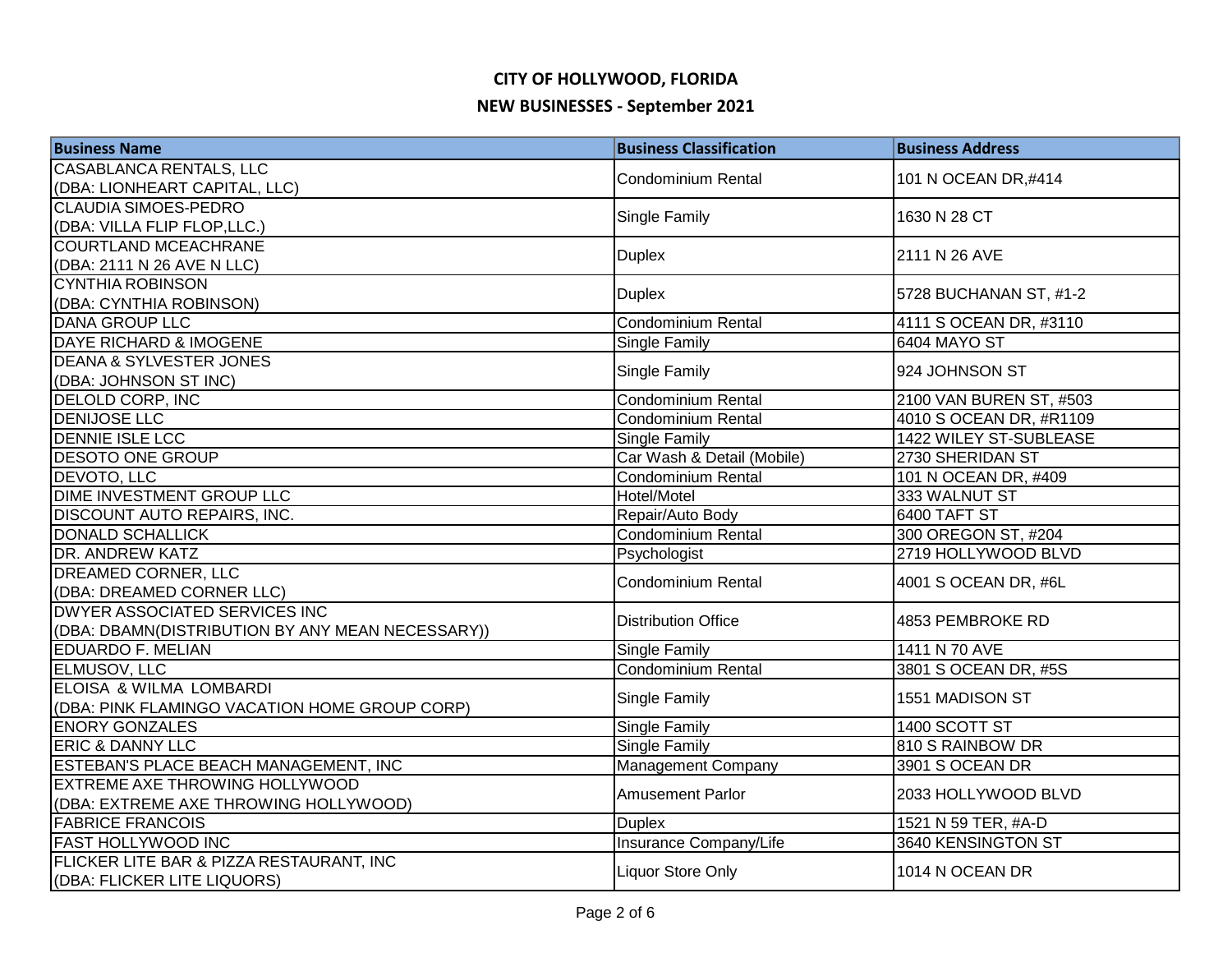| <b>Business Name</b>                             | <b>Business Classification</b> | <b>Business Address</b>   |
|--------------------------------------------------|--------------------------------|---------------------------|
| FLICKERLITE BAR & PIZZA RESTAURANT, INC          | Restaurant/Bar                 | 1014 N OCEAN DR           |
| <b>FRED DENICCI CONSTRUCTION, LLC</b>            | Contractor/General             | 4409 JEFFERSON ST         |
| <b>FUNSTON LLC</b>                               | Apt Building (3 or more units) | 1933 FUNSTON ST, #1-4     |
| (DBA: FUNSTON LLC)                               |                                |                           |
| <b>GB CHOICE PARTS INC</b>                       | <b>Auto Parts Sales</b>        | 5612 PLUNKETT ST          |
| GG ENTERPRISES OF SO. FL., INC                   | <b>Retail Store/Stock</b>      | 1501 S OCEAN DR, #204     |
| <b>GLENNYS BERNAL</b>                            | Single Family                  | 6621 COOLIDGE ST          |
| <b>GRUPO BIOMARK CORP</b>                        | Single Family                  | 1356 MONROE ST            |
| (DBA: GRUPO BIOMARK CORP)                        |                                |                           |
| GTS2009                                          | <b>Condominium Rental</b>      | 101 N OCEAN DR, #214      |
| <b>GUY &amp; ISABELLA BEN-HANAN</b>              | Single Family                  | 2031 N 52 AVE             |
| (DBA: GUY AND IZZY LLC)                          |                                |                           |
| GYNECOLOGIC ONCOLOGY & UROGYNECOLOGY ASSOC., LLC | <b>Medical Office</b>          | 4651 SHERIDAN ST, #470    |
| <b>HAPPY HOME RENTALS 4</b>                      | <b>Single Family</b>           | 5808 TAYLOR ST 2BLDG      |
| HART TRAVEL AGENCY INC                           | <b>Travel Bureau/Agency</b>    | 1201 S HILLCREST CT, #206 |
| (DBA: HART TRAVEL AGENCY)                        |                                |                           |
| <b>HCC LIFE INSURANCE COMPANY</b>                | Insurance Company/Life         |                           |
| HOA N. NGUYEN, MD                                | Physician                      | 4651 SHERIDAN ST, #470    |
| HOLLYWOOD 1401 LLC                               | <b>Condominium Rental</b>      | 4010 S OCEAN DR, #R1401   |
| HOLLYWOOD 503 S 58 LLC                           | Single Family                  | 503 S 58 TER              |
| (DBA: HOLLYWOOD 503 S 58 LLC)                    |                                |                           |
| HOLLYWOOD RESORTS, LLC                           | Condominium Rental             | 101 N OCEAN DR, #314      |
| <b>ILAN BARASHI</b>                              | Condominium Rental             | 4010 S OCEAN DR, #R1507   |
| <b>IN&amp;OUT ALL ACCESS SYSTEMS INC</b>         | Contractor/Construction        | 1200 N FEDERAL HWY        |
| (DBA: IN&OUT ALL ACCESS SYSTEMS INC)             |                                |                           |
| <b>INTERCHEM LLC</b>                             | <b>Commercial Rental Units</b> | 5618-5620 DAWSON ST       |
| (DBA: INTERCHEM LLC)                             |                                |                           |
| <b>ISAAC DANZINGER</b>                           | Single Family                  | 5400 CLEVELAND ST         |
| (DBA: ISAAC DANZINGER)                           |                                |                           |
| <b>ITACUA, LLC</b>                               | <b>Condominium Rental</b>      | 101 N OCEAN DR, #215      |
| <b>JACQUELINE LUGO</b>                           | <b>Duplex</b>                  | 5625 GARFIELD ST          |
| <b>JESSICA WIN</b>                               | <b>Condominium Rental</b>      | 3901 S OCEAN DR, #8J      |
| (DBA: KOMFFY LLC)                                |                                |                           |
| <b>JESSICA WIN</b>                               | <b>Condominium Rental</b>      | 3801 S OCEAN DR, #7J      |
| (DBA: KOMFFY LLC)<br><b>JOEL CALZADA</b>         |                                |                           |
|                                                  | Single Family                  | 6331 HOPE ST              |
| <b>JOSE ORTIZ</b>                                | <b>Single Family</b>           | 2025 N 23 AVE-2 BLDGS     |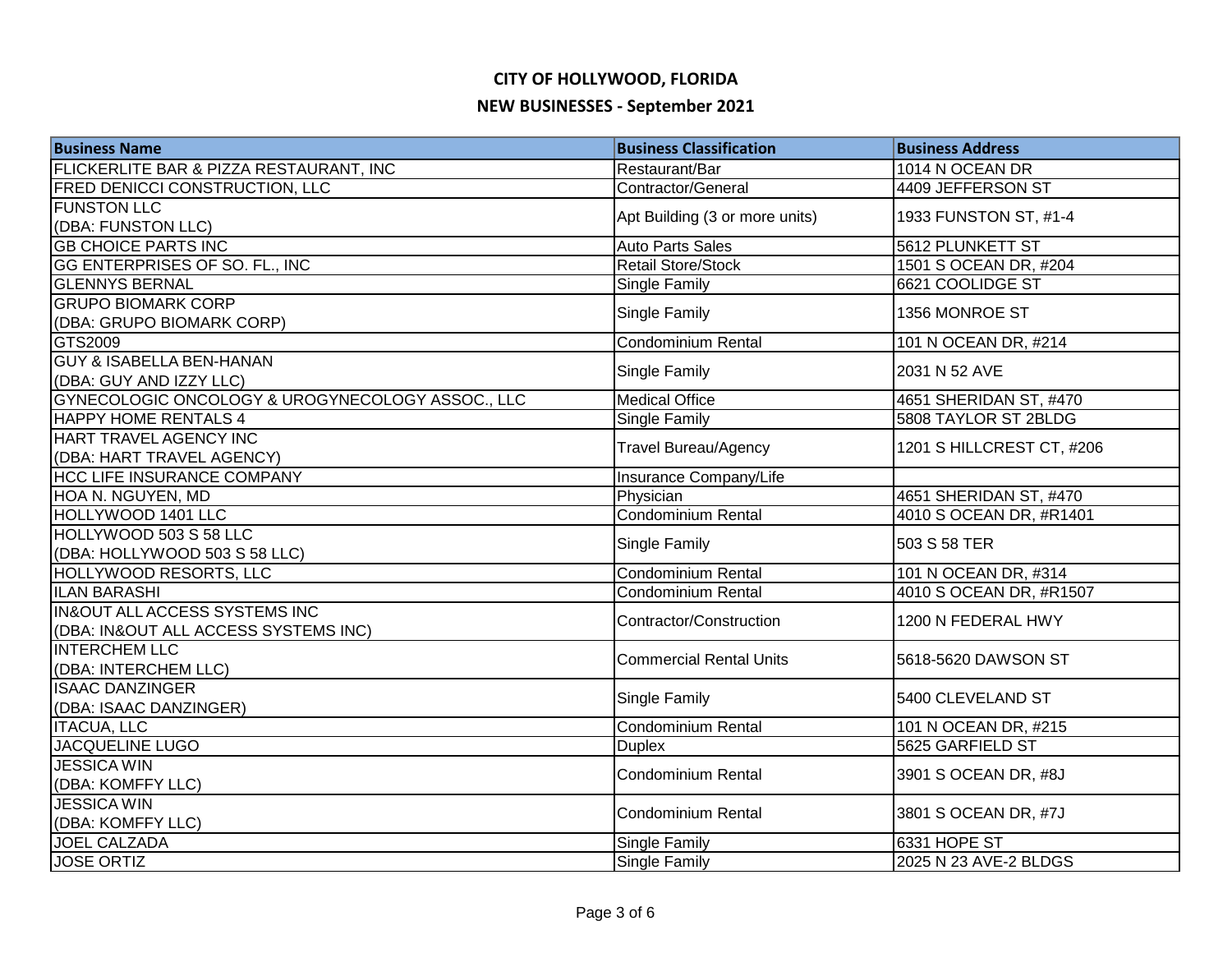| <b>Business Name</b>                                             | <b>Business Classification</b> | <b>Business Address</b> |
|------------------------------------------------------------------|--------------------------------|-------------------------|
| <b>JOURNEY BY PAIN LLC</b>                                       | <b>Tattoo Shop</b>             |                         |
| (DBA: JOURNEY BY PAIN LLC)                                       |                                | 2 OAKWOOD BLVD          |
| <b>JPTB, LLC</b>                                                 | <b>Condominium Rental</b>      | 4111 S OCEAN DR, #3208  |
| (DBA: JPTB, LLC)                                                 |                                |                         |
| <b>KAMAL ARKUS FAM TR</b>                                        | Single Family                  | 602 N 32 CT             |
| (DBA: MIDAS OF HALLANDALE)                                       |                                |                         |
| KOAH CONSTRUCTION & DEVELOPMENT                                  | Contractor/General             | 2628 N 38 AVE           |
| <b>LABRADOR MIA CORP</b>                                         | <b>Condominium Rental</b>      | 3901 S OCEAN DR, #PH16L |
| (DBA: LABRADOR MIA CORP)                                         |                                |                         |
| <b>LAVIAN LLC</b>                                                | <b>Condominium Rental</b>      | 3801 S OCEAN DR, #12Q   |
| (DBA: LAVIAN LLC)                                                |                                |                         |
| LAZARO CARUNCHO                                                  | Chiropractor/Chiropodist       | 3107 STIRLING RD        |
| (DBA: COR MEDICAL CENTERS OF HOLLYWOOD)                          |                                |                         |
| LORE CAR SOUTH FLORIDA LLC                                       | <b>Auto Sales</b>              | 5647 FUNSTON ST         |
| (DBA: 942 CARS)                                                  |                                |                         |
| LTM ENGINEERING GROUP LLC                                        | Engineer/Consulting            | 4000 HOLLYWOOD BLVD     |
| (DBA: LTM ENGINEERING GROUP LLC)                                 |                                |                         |
| LUIS ANTONIO PIZARRO VIERA                                       | Veterinarians                  | 2864 HOLLYWOOD BLVD     |
| MAGI CITY AUTO GROUP LLC                                         | Car/Truck Lease/Rental         | 1200 N FEDERAL HWY      |
| MARIA E. REYES                                                   | <b>Single Family</b>           | 2430 N 62 AVE           |
| <b>MAROTTA TILE LLC</b>                                          | Contractor/Construction        | 318 JACKSON ST          |
| <b>MARTIN JAY SHUHAM</b>                                         | Attorney                       | 2455 HOLLYWOOD BLVD     |
| (DBA: SHUHAM & SHUHAM, PA)                                       |                                |                         |
| MARY JO O'HARA                                                   | Single Family                  | 2760 N SURF RD          |
| <b>MENDY TENNENHAUS</b>                                          | Therapist/Physical             | 2718 VAN BUREN ST       |
| (DBA: MENDY TENNENHAUS LIFE COACH)<br><b>MIAMI CAR PARTS LLC</b> | <b>Auto Parts Sales</b>        |                         |
| MIRANDA, BEATRIZ H DE CASTRO                                     |                                | 1520 N DIXIE HWY        |
|                                                                  | <b>Condominium Rental</b>      | 4001 S OCEAN DR, #12E   |
| (DBA: MIRANDA, BEATRIZ H DE CASTRO)<br>NANCY ANSBRO              |                                |                         |
| (DBA: COR MEDICAL CENTERS OF HOLLYWOOD)                          | <b>Medical Office</b>          | 3107 STIRLING RD        |
| NATIONAL TIRE STORES, INC                                        | Repair/Auto Body               | 1050 N STATE ROAD 7     |
| NEW YORK STYLE BY NUNEZ CORP                                     | <b>Barber Shop</b>             | 6429 PEMBROKE RD        |
| <b>NICOLE D'AIGUILLON</b>                                        | <b>Duplex</b>                  | 344 JACKSON ST, #1-2    |
| NM WELLNESS LLC                                                  |                                |                         |
| (DBA: NM WELLNESS LLC)                                           | Social Worker/Clinical         | 1410 SW 63 AVE          |
| NORTH 29TH FL PARTNERS LLC                                       |                                |                         |
| (DBA: CORTLAND HOLLYWOOD)                                        | Apt Building (3 or more units) | 1900-2300 N 29 AVE      |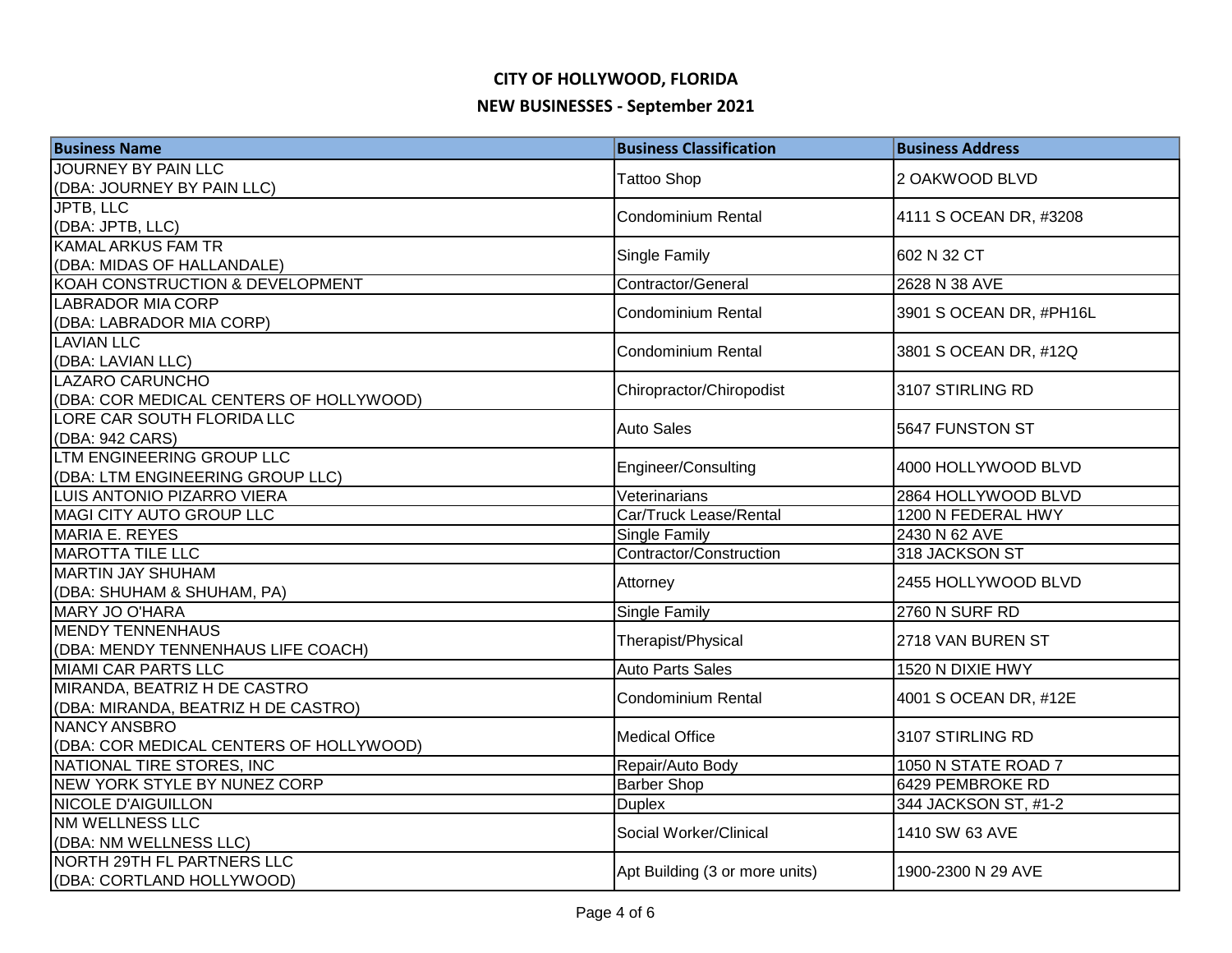| <b>Business Name</b>                               | <b>Business Classification</b>     | <b>Business Address</b>  |
|----------------------------------------------------|------------------------------------|--------------------------|
| NOVOSOUTH INC.                                     |                                    |                          |
| (DBA: NOVOSOUTH INC.)                              | Single Family                      | 714 TYLER ST             |
| <b>OLIVANDERS LLC</b>                              | Condominium Rental                 | 1919 VAN BUREN ST, #818A |
| <b>ONLY TWICE A YEAR, LLC</b>                      | Movie/Television Production        | 4812 GREENWAY DR         |
| PAPER2EAT LLC                                      | Internet Sales                     | 3044 SW 42 ST -SUBLEASE  |
| <b>PAYMAN RAD</b>                                  | <b>Single Family</b>               | 5006 MCKINLEY ST         |
| PEDIATRIX MEDICAL GROUP OF FLORIDA, INC.           | <b>Medical Office</b>              | 3990 SHERIDAN ST         |
| PLATINUM STRUCTURAL RESTORATION INC.               | <b>Consultant/Business Advisor</b> | 2024 LIBERTY ST          |
| PROSPERITA, LLC                                    | <b>Condominium Rental</b>          | 4111 S OCEAN DR, #1912   |
| <b>QUINNAN, STEPHEN M</b>                          |                                    |                          |
| (DBA: QUINNAN, STEPHEN M)                          | <b>Duplex</b>                      | 2400 N SURF RD, #1-2     |
| RICHARD L. HOPPER & MONICA N. TEVEZ                | Single Family                      | 706 TYLER ST             |
| (DBA: RIAUMO LLC)                                  |                                    |                          |
| <b>SACHA DAY</b>                                   | Apt Building (3 or more units)     | 1950 TAFT ST             |
| <b>SEATINEZ PROPERTIES LLC</b>                     | <b>Condominium Rental</b>          | 777 N OCEAN DR, #S416    |
| (DBA: SEATINEZ PROPERTIES LLC)                     |                                    |                          |
| <b>SERGEY PODREZ</b>                               | Single Family                      | 1327 MADISON ST          |
| <b>SEVEN PALMS INC.</b>                            | Single Family                      | 6107 HAYES ST - SUBLEASE |
| SHADOWCREST PROPERTIES LLC                         | <b>Duplex</b>                      | 5823 BUCHANAN ST         |
| SHUHAM & SHUHAM, PA                                | Office                             | 2455 HOLLYWOOD BLVD      |
| <b>SIPCO US LLC</b>                                | <b>Condominium Rental</b>          | 101 N OCEAN DR, #403     |
| (DBA: SIPCO US LLC)                                |                                    |                          |
| SKIN AND CANCER ASSOCIATES, LLP                    | <b>Medical Office</b>              | 4340 SHERIDAN ST, #101-C |
| <b>SKY OCEAN SUN, LLC</b>                          | <b>Condominium Rental</b>          | 4111 S OCEAN DR, #2107   |
| <b>SLAMPOLL LLC</b>                                | <b>Condominium Rental</b>          | 777 N OCEAN DR, #N330    |
| (DBA: OCEAN DELUXE LLC)                            |                                    |                          |
| <b>SOLUX BOUTIQUE INC</b>                          | <b>Clothing/Apparel Store</b>      | 7210 GARFIELD ST         |
| SUNNY SUN WATER 1, LLC                             | <b>Condominium Rental</b>          | 4111 S OCEAN DR, #3405   |
| THE CRAFTY GURU                                    | Retail Store/Stock                 | 1940 N 30 RD #534        |
| (DBA: KATTIE SHACK)                                |                                    |                          |
| THE HOLLYWOOD BEACH RESORT CONDOMINIUM ASSOCIATION | <b>Commercial Rental Units</b>     | 101 N OCEAN DR, #331     |
| THE TRIFE LLC                                      | <b>Condominium Rental</b>          | 1830 RADIUS DR, #315     |
| (DBA: THE TRIFE LLC)                               |                                    |                          |
| <b>TOMAS AND LILLY LLC</b>                         | Condominium Rental                 | 4010 S OCEAN DR, #R2401  |
| <b>TRADE XCELERATORS LLC</b>                       | Broker/Customs-Mercantile          | 1140 RIVER BIRCH ST      |
| <b>U.N.I. UNLIMITED, INC</b>                       | <b>Duplex</b>                      | 2025 N 25 AVE - SUBLEASE |
| <b>ULTREIA LLC</b>                                 | <b>Condominium Rental</b>          | 1919 VAN BUREN ST, #508A |